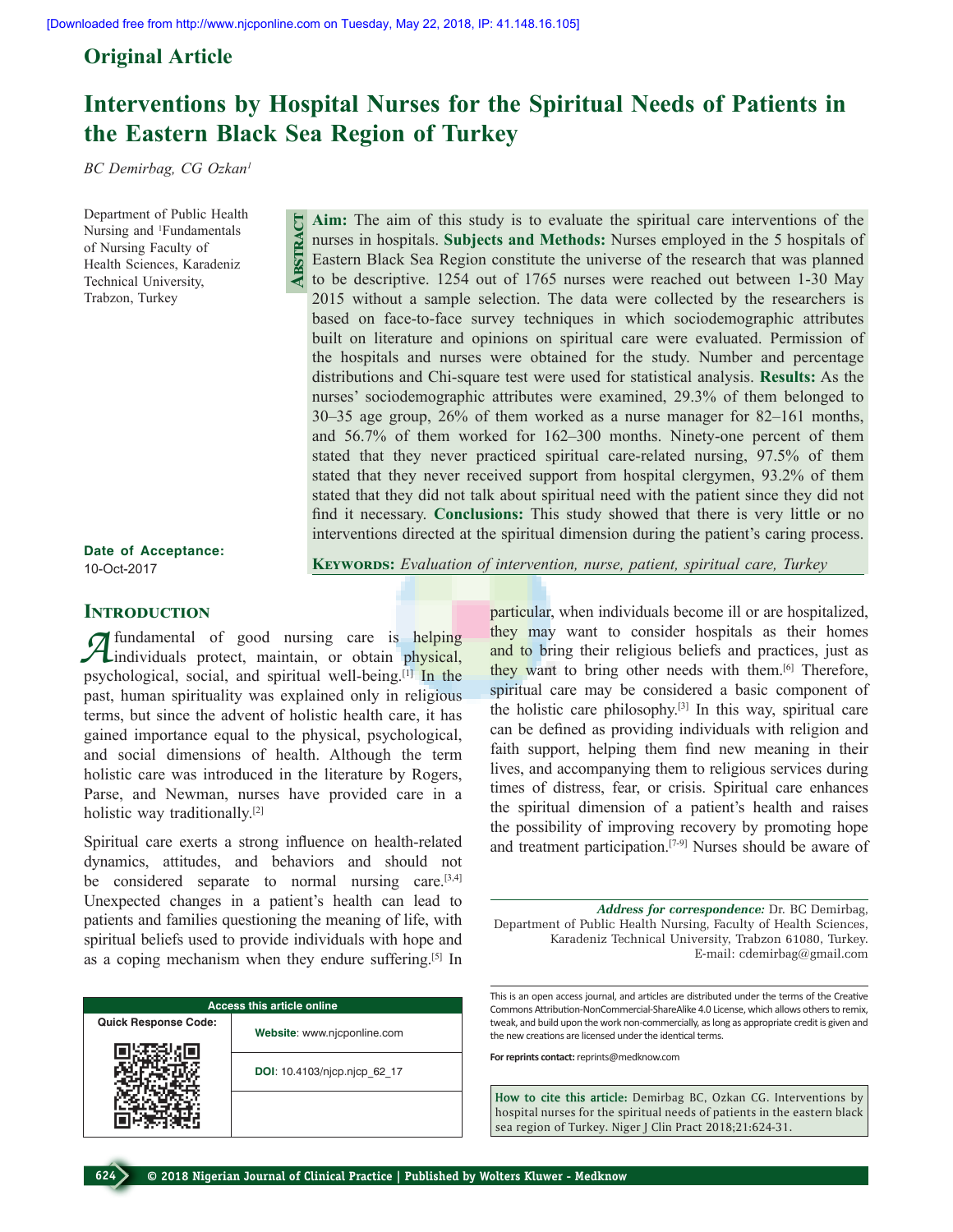the beliefs, faiths, and spiritual practices of their patients, and they should be prepared to offer them customized spiritual care.<sup>[10]</sup>

Spiritual needs are those that, when targeted, can reduce spiritual deprivation or strengthen spiritual power.<sup>[11-14]</sup> In other words, spiritual needs can be defined as factors that are necessary for individuals to maintain their dynamics. Spirituality can simply be how someone finds meaning with their life, how they feel connected, and the rules by which they live.<sup>[11-15]</sup> These definitions clearly explain what objectives nurses should have and what nurses should do to provide spiritual care. To support this provision, the need to provide spiritual care is enshrined in various laws and codes of practice. Although spiritual care and support are recognized as important needs for patients and their families, the current health-care system in our country does not meet this need.[1,10] Recognition and allowance for spiritual care practice are obligatory in many accredited hospitals around the world, but in Turkey, these practices are only officially permitted in hospitals accredited by the Joint Commission International, and only on request.<sup>[16]</sup>

In Turkey, spiritual care is often not offered effectively in routine nursing practice because of heavy workloads, insufficient knowledge, inadequate training about spiritual care services, and families' fears of wasting staff time. [17-20] Moreover, the studies on spirituality and spiritual care by nurses in Turkey are lacking, and it is notable that few studies have targeted and measured the knowledge of hospital-based nurses have about spiritual practice.<sup>[10,18-22]</sup>

Governments are responsible not only for making policy but also for implementing that policy.[16] There is a need to improve awareness of provision among health-care personnel, to improve the awareness of service regulations that will improve health care, and to improve hospital policies. Spiritual care, in particular, may be neglected in the holistic care approaches provided by nurses working in hospitals because of nursing workloads, not having sufficient knowledge level, not receiving training on spiritual care services, and families not wanting to waste the time of staff that provides spiritual health-care services.<sup>[17-20]</sup> It is also necessary to assess whether there are differences by geographic region or city if we are to identify where health-care services are lacking. This study was designed to fill the gap left by the lack of research assessing interventions by nurses for spiritual needs, focusing on hospital settings in the Eastern Black Sea Region of Turkey. It is hoped that reporting such results nationally and internationally will help mobilize the government to solve the identified problems. In the current study, we aimed to identify the interventions made by hospital-based nurses to address the spiritual needs of patients.

# **Subjects and Methods**

## **Study group and sample size**

The current study was designed to produce descriptive data for a population of nurses  $(n = 1765)$  who worked at five hospitals in the Eastern Black Sea Region of Turkey. The five hospitals provided nurses in total. No sampling was intended, and all nurses working at these five city center hospitals (university and public) were targeted between May  $1<sup>st</sup>$  and  $30<sup>th</sup>$  2015. Problems related to voluntary participation, annual leave, and sick leave meant that the final population comprised 1,254 nurses, of which 343 nurses  $(n = 550)$  were from the first hospital, 400 ( $n = 447$ ) were from the second hospital, 191 (*n* = 223) were from the third hospital, 159 (*n* = 228) were from the fourth hospital, and 161  $(n = 317)$  were from the fifth hospital.

#### **Data collection**

Data were gathered by questionnaire, which was designed after a literature review, and implemented using face-to-face interviews lasting 10–15 min. The questionnaire included six questions about sociodemographic characteristics and seven questions about interventions for spiritual care. The participants were informed about the study and signed voluntary participation forms. They were reassured that the confidentiality and anonymity of their responses was guaranteed.

## **Data analyses**

SPSS, Version 15 (SPSS Inc., Chicago, USA), was used for all statistical assessments, with number, percentage, standard deviation (SD), minimum and maximum values, frequency analyses, and Chi-square tests and Pearson's correlation used as appropriate. Statistical significance was set at *P* < 0.05.

#### **Ethical aspects of the study**

Before the study, the ethical suitability of the research was approved by the Ethical Council of the relevant medical facilities, and all participants provided informed consent verbally. This study was conducted in accordance with the Declaration of Helsinki guidelines and written informed consent for enrollment in the study was obtained from all participants.

## **Results**

#### **Sociodemographic characteristics**

All participating nurses who responded were women and Muslim, and their mean age was 32.5 years (SD = 7.5, range =  $24-47$ ). Most nurses were married (79.6%), had one child on average (SD =  $0.31$ , range  $= 0-4$ ), and were educated to undergraduate degree level (83.6%). Although most worked as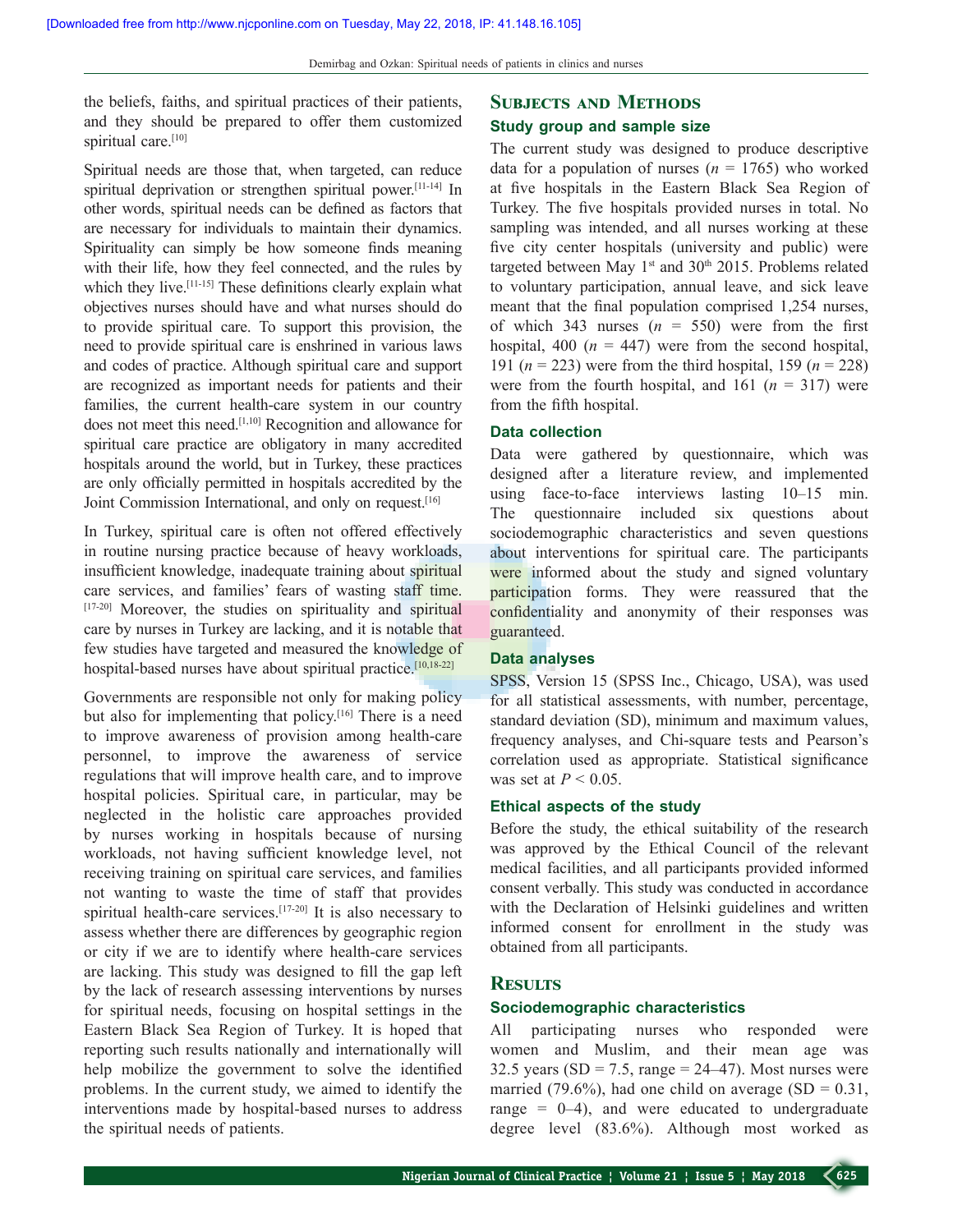nurses in internal medicine clinics (62.5%), some were employed as nurse managers (4.2%). Overall, 56.7% had been working in the same hospital for 19 years (SD =  $4.02$ , range =  $2-300$  months). Similar proportions of nurses rated their working conditions as good or bad, at 43.2% and 56.8%, respectively. Most of them had not received any specific training on spiritual care (98.1%) [Table 1].

## **Distribution of variables by provision of spiritual care interventions**

When spiritual care interventions were considered, it was found that nurses devoted 11.2% of daily work time to these tasks. However, most nurses did not ask about the spiritual needs of their patients (91%) and did not provide any spiritual interventions (88.8%). When asked to explain the reason for this, 7.9% of the nurses responded that they did not have the time, 46.9% said that they did not know what kind of intervention to provide, and 45.2% said that they did not need to provide spiritual care because it was not part of their

| Table 1: Sociodemographic characteristics         |             |
|---------------------------------------------------|-------------|
|                                                   | n(%)        |
| Age                                               |             |
| $24 - 31$                                         | 661 (52.6)  |
| 32-39                                             | 342 (27.2)  |
| 40-47                                             | 251 (20.2)  |
| Marital status                                    |             |
| Married                                           | 999 (79.6)  |
| Single                                            | 255(20.4)   |
| Number of child                                   |             |
| $1 - 2$                                           | 953 (75.9)  |
| $3 - 4$                                           | 301 (24.1)  |
| <b>Education</b> status                           |             |
| High school                                       | 200 (15.9)  |
| Undergraduate degree                              | 1048 (83.6) |
| Postgraduate degree                               | 6(0.5)      |
| Religious                                         |             |
| Muslim                                            | 1254 (100)  |
| Work satisfaction                                 |             |
| Good                                              | 541 (43.2)  |
| <b>Bad</b>                                        | 713 (56.8)  |
| Working-length at the current department (months) |             |
| $2 - 81$                                          | 218 (17.3)  |
| 82-161                                            | 324(26.0)   |
| 162-300                                           | 712 (56.7)  |
| Department where nurses worked                    |             |
| Managerial position                               | 53 (4.2)    |
| Internal services                                 | 785 (62.5)  |
| Surgical services                                 | 416 (33.3)  |
| Whether or not nurses received courses on         |             |
| spirituality during education                     |             |
| Yes                                               | 25(1.9)     |
| N <sub>0</sub>                                    | 1229 (98.1) |
| Total                                             | 1254 (100)  |

role [Table 2]. Moreover, 92% of nurses felt that they did not need to talk to patients about their spiritual

| Table 2: Spiritual care interventions provided by nurses                                                                                                                 |                        |
|--------------------------------------------------------------------------------------------------------------------------------------------------------------------------|------------------------|
|                                                                                                                                                                          | n(%)                   |
| Time nurses spent for spiritual care                                                                                                                                     |                        |
| Yes (10-30 min)                                                                                                                                                          | 141 (11.2)             |
| No (Not taking the time)                                                                                                                                                 | 1113 (88.8)            |
| Why is not he/she taking the time for spiritual care?                                                                                                                    |                        |
| She does not know what to do                                                                                                                                             | 589 (46.9)             |
| Not taking the time for hardworking and feared                                                                                                                           | 97(7.9)                |
| Does not need it (not included in care of patients)                                                                                                                      | 568 (45.2)             |
| Did you ever talk to patients about their spiritual<br>emotions? (beliefs about sickness, death, sin, life after<br>death, and responsibility toward others about faith) |                        |
| Yes                                                                                                                                                                      | 29(2.3)                |
| No                                                                                                                                                                       |                        |
| No need                                                                                                                                                                  | 71(5.7)<br>1154 (92.0) |
|                                                                                                                                                                          |                        |
| How do you question your patient's spiritual needs?<br>I ask them to patients                                                                                            | 23(1.8)                |
| I observe them and then decide                                                                                                                                           | 59 (4.8)               |
| I ask them to their relatives                                                                                                                                            |                        |
| I do not ask                                                                                                                                                             | 30(2.4)<br>1142 (91.0) |
|                                                                                                                                                                          |                        |
| What are your nursing interventions for spiritual needs?<br>I arranged a place of worship in patient room and                                                            | 34(2.7)                |
| hospital                                                                                                                                                                 |                        |
| I introduced them prayer room of the hospital                                                                                                                            | 79 (6.3)               |
| I arranged times of religious rituals and planned<br>nursing care                                                                                                        | 41 $(3.2)$             |
| I did not do any intervention                                                                                                                                            | 1100 (87.8)            |
| Did you ever support patients relatives so that their                                                                                                                    |                        |
| spiritual needs could be answered?                                                                                                                                       |                        |
| Yes                                                                                                                                                                      | 101(12.3)              |
| No                                                                                                                                                                       | 1531 (87.7)            |
| Did you ever get help from religious official of                                                                                                                         |                        |
| hospital?                                                                                                                                                                |                        |
| Yes                                                                                                                                                                      | 32(2.5)                |
| N <sub>0</sub>                                                                                                                                                           | 1222 (97.5)            |
| Developed hospital protocol for spirituality?                                                                                                                            |                        |
| Yes                                                                                                                                                                      | 101(12.3)              |
| No                                                                                                                                                                       | 1531 (87.7)            |
| Allow religious ceremonies                                                                                                                                               |                        |
| Yes                                                                                                                                                                      | 983 (78.3)             |
| N <sub>0</sub>                                                                                                                                                           | 271 (21.7)             |
| To keep religious books at bedside                                                                                                                                       |                        |
| Yes                                                                                                                                                                      | 1142 (91.0)            |
| N <sub>0</sub>                                                                                                                                                           | 112(9.0)               |
| Private place for individual praying                                                                                                                                     |                        |
| Yes                                                                                                                                                                      | 24 (2.0)               |
| No                                                                                                                                                                       | 1230 (98.0)            |
| How would you help patients about their troublesome                                                                                                                      |                        |
| situations if they had no expectations about religious                                                                                                                   |                        |
| beliefs?                                                                                                                                                                 |                        |
| I would let them sing                                                                                                                                                    | 33(2.6)                |
| I would call the one they most trust                                                                                                                                     | 350 (27.9)             |
| I would let them alone                                                                                                                                                   | 292 (23.2)             |
| I would wait until they asked me for something                                                                                                                           | 579 (46.3)             |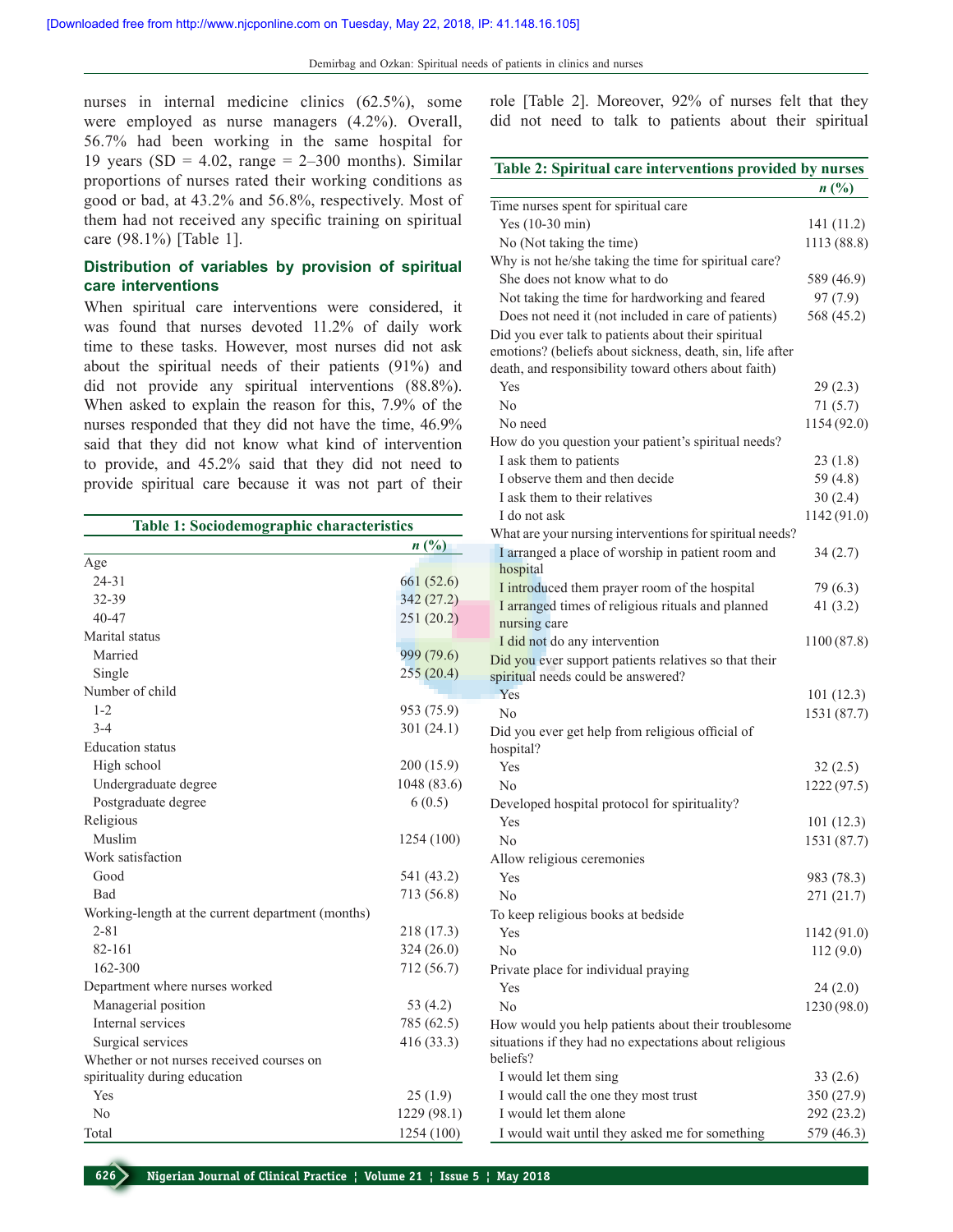Demirbag and Ozkan: Spiritual needs of patients in clinics and nurses

|                           |                                             |                                              |                                                           | Table 3: Comparison                                    |                                        |                                              |                                                  |                                                            | of sociodemographic characteristics with interventions for patients' spiritual needs |                              |                                 |                                         |                                                                                        |                                                                           |                                                                                               |                                                           |
|---------------------------|---------------------------------------------|----------------------------------------------|-----------------------------------------------------------|--------------------------------------------------------|----------------------------------------|----------------------------------------------|--------------------------------------------------|------------------------------------------------------------|--------------------------------------------------------------------------------------|------------------------------|---------------------------------|-----------------------------------------|----------------------------------------------------------------------------------------|---------------------------------------------------------------------------|-----------------------------------------------------------------------------------------------|-----------------------------------------------------------|
| Sociodemographic          | Situation nursing                           |                                              |                                                           | Why is not she/he taking the                           |                                        |                                              | How do you question your patient's               |                                                            |                                                                                      |                              | Did you ever talk to patient's  |                                         |                                                                                        |                                                                           | What are your nursing interventions for spiritual                                             |                                                           |
| characteristics           | intervention and time<br>for spiritual care |                                              |                                                           | time for spiritual care?                               |                                        |                                              |                                                  | spiritual needs?                                           |                                                                                      |                              | about their spiritual emotions? |                                         |                                                                                        |                                                                           | needs?                                                                                        |                                                           |
|                           | $(\frac{0}{0})$ u<br>10-30 minute (yes),    | $(\frac{6}{6}) u (0u)$ aun<br>Mot taking the | $(\frac{6}{6})$ <i>u</i> 'op oi jeym<br>MOUY JOU SOOP OUS | $(\frac{6}{6})$ и 'ялом рлец<br>to taking the time for | $(\frac{6}{6})$ u<br>Does not need it. | $(\frac{6}{6}) u$ 's juaned<br>I ask them to | then decide, $n(\sqrt{6})$<br>I observe them and | $(\frac{6}{6})$ <i>u</i> 'səvinalən<br>I ask them to their | $(\frac{6}{6})$ <i>u</i> 'yse tou op I                                               | $(\frac{6}{6}) u$ 'sə $\chi$ | $(\frac{6}{6}) u \cdot o_N$     | $(\frac{6}{6}) u$ рээи о $\overline{N}$ | $(\frac{6}{6}) u$<br>room and hospital,<br>of worship in patient<br>1 агтапgед а ріасе | $(\gamma_0)$ <i>u</i> 'paidsou<br>ргаует гоот оf the<br>циоци рээпролин р | сяьс <sup>, и (9/0</sup> )<br>Suisnua bonnald<br>bns slauiri auoigilor<br>Io eomii bognerna I | $(\frac{6}{6})$ и 'иоџиәлләдиі<br><b>Aug op tou bib I</b> |
| $24-31$<br>Age            | 65(24.6)                                    | 596 (60.3)                                   | 257 (43.6)                                                | 32(32.9)                                               | (40.6)<br>231                          | 7 (30.4)                                     | 15(25.4)                                         | 9(30.0)                                                    | 630(55.1)                                                                            | 7(24.1)                      | 26(36.6)                        | 628(54.4)                               | 9(26.4)                                                                                | 21 (26.5)                                                                 | 9(21.9)                                                                                       | 622(56.5)                                                 |
| $32 - 39$                 | 37 (14.0)                                   | 305 (30.8)                                   | 200(33.9)                                                 | 40(41.2)                                               | (41.7)<br>237                          | 7 (30.4)                                     | 25(42.3)                                         | 9(30.0)                                                    | 301 (26.5)                                                                           | 9(31.0)                      | 12(16.9)                        | 321 (27.8)                              | 11(32.3)                                                                               | 10(12.6)                                                                  | 9(21.9)                                                                                       | 312 (28.3)                                                |
| 40-47                     | 162(61.4)                                   | 89 (8.9)                                     | 132 (22.5)                                                | 25 (25.9)                                              | (17.7)<br>$100\,$                      | 9(39.2)                                      | 19(32.3)                                         | 12(40.0)                                                   | 211 (18.4)                                                                           | 13(44.9)                     | 33 (46.5)                       | 205 (17.8)                              | 14(41.3)                                                                               | 48 (60.9)                                                                 | 23 (56.2)                                                                                     | 166 (15.2)                                                |
| Total                     | 264 (100)                                   | 990 (100)                                    | 589 (100) 97 (100)                                        |                                                        | (100)<br>568                           | 23 (100)                                     | 59 (100)                                         | 30(100)                                                    | 1142 (100)                                                                           | 29 (100)                     | 71(100)                         | 1154 (100)                              | 34 (100)                                                                               | 79 (100)                                                                  | 41 (100)                                                                                      | 1100 (100)                                                |
| $\chi^2, P$               | $\chi^2$ =19.24, P=0.12                     |                                              |                                                           | $\chi^2 = 37.7, P = 0.03$                              |                                        |                                              |                                                  | $\chi^2 = 9.87, P = 0.02$                                  |                                                                                      |                              | $\chi^2$ =18.67, P=0.00         |                                         |                                                                                        |                                                                           | $\chi^2 = 16.54, P = 0.04$                                                                    |                                                           |
| Working-length            |                                             |                                              |                                                           |                                                        |                                        |                                              |                                                  |                                                            |                                                                                      |                              |                                 |                                         |                                                                                        |                                                                           |                                                                                               |                                                           |
| at the current            |                                             |                                              |                                                           |                                                        |                                        |                                              |                                                  |                                                            |                                                                                      |                              |                                 |                                         |                                                                                        |                                                                           |                                                                                               |                                                           |
| department<br>(months)    |                                             |                                              |                                                           |                                                        |                                        |                                              |                                                  |                                                            |                                                                                      |                              |                                 |                                         |                                                                                        |                                                                           |                                                                                               |                                                           |
| $2-81$                    | 24 (9.09)                                   | 194 (19.5)                                   | 99 (16.8)                                                 | 35 (36.0)                                              | (14.7)<br>$\frac{84}{3}$               | 5(21.7)                                      | 9(15.2)                                          | 5 (16.6)                                                   | 199 (17.4)                                                                           | 7(24.1)                      | 16(22.5)                        | 195 (16.8)                              | 8 (23.5)                                                                               | 11(13.9)                                                                  | 7(17.0)                                                                                       | 192 (17.4)                                                |
| 82-161                    | 89 (33.7)                                   | 235 (23.8)                                   | 74 (12.6)                                                 | 50(51.5)                                               | (35.2)<br>200                          | 7(30.4)                                      | 16(27.1)                                         | 7(23.3)                                                    | 294 (25.7)                                                                           | 7(24.1)                      | 14(19.7)                        | 303 (26.2)                              | 8(23.5)                                                                                | 20(25.3)                                                                  | 6 (14.6)                                                                                      | 290 (26.3)                                                |
| 162-300                   | 151 (57.2)                                  | 561 (56.7)                                   | 416 (70.6)                                                | 12(12.5)                                               | (50.1)<br>284                          | (1(47.9)                                     | 34 (57.7)                                        | 18(60.1)                                                   | 649 (56.9)                                                                           | 15(51.8)                     | 41(57.8)                        | 656 (57.0)                              | 18 (53.0)                                                                              | 48 (60.8)                                                                 | 28 (68.4)                                                                                     | 618 (56.3)                                                |
| Total                     | 264 (100)                                   | 990 (100)                                    | 589 (100)                                                 | 97(100)                                                | (100)<br>568                           | 23 (100)                                     | 59 (100)                                         | 30(100)                                                    | 1142 (100)                                                                           | 29 (100)                     | 71(100)                         | 1154 (100)                              | 34 (100)                                                                               | 79 (100)                                                                  | 41 (100)                                                                                      | 1100 (100)                                                |
| $\chi^2, P$               | $\chi^2 = 12.07, P = 0.02$                  |                                              |                                                           | $x^2=28.91, P=0.00$                                    |                                        |                                              |                                                  | $x^2$ =16.14, P=0.04                                       |                                                                                      |                              | $\chi^2 = 36.9, P = 0.03$       |                                         |                                                                                        | $\chi^2 = 23.4$                                                           | $5, P=0.02$                                                                                   |                                                           |
| Work satisfaction         |                                             |                                              |                                                           |                                                        |                                        |                                              |                                                  |                                                            |                                                                                      |                              |                                 |                                         |                                                                                        |                                                                           |                                                                                               |                                                           |
| Good                      | 211 (79.9) 116 (11.7)                       |                                              | $317(53.8)$ $23(23.7)$                                    |                                                        | (35.3)<br>201                          | 17(73.9)                                     | 31(52.5)                                         | 13(43.3)                                                   | 480 (42.0)                                                                           | 22 (75.8)                    | 15(21.1)                        | 504 (43.6)                              | 24 (70.5)                                                                              | 54 (68.3)                                                                 | 29 (70.7)                                                                                     | 434 (39.4)                                                |
| Bad                       | 53 (20.0)                                   | 874 (88.3)                                   | 272 (46.2)                                                | 74(76.3)                                               | (64.7)<br>367                          | 6(26.1)                                      | 28 (47.5)                                        | 17(56.7)                                                   | 662 (58.0)                                                                           | 7(24.2)                      | 56(78.9)                        | 650 (56.4)                              | 10(29.5)                                                                               | 25(31.7)                                                                  | 12(29.3)                                                                                      | 666 (60.6)                                                |
| Total                     | 264 (100)                                   | 990 (100)                                    | 589 (100)                                                 | 97 (100)                                               | (100)<br>568                           | 23 (100)                                     | 59 (100)                                         | 30(100)                                                    | 1142 (100)                                                                           | 29 (100)                     | 71(100)                         | 1154 (100)                              | 34 (100)                                                                               | 79 (100)                                                                  | 41 (100)                                                                                      | 1100 (100)                                                |
| $\chi^2, P$               | $\chi^2 = 22.78, P = 0.04$                  |                                              |                                                           | $\chi^2 = 18.09, P = 0.01$                             |                                        |                                              |                                                  | $x^2 = 24.01$ , $P=0.00$                                   |                                                                                      |                              | $\chi^2 = 24.01$ , $P = 0.02$   |                                         |                                                                                        | $\chi^2 = 22.11$                                                          | $P=0.00$                                                                                      |                                                           |
| Whether taking            |                                             |                                              |                                                           |                                                        |                                        |                                              |                                                  |                                                            |                                                                                      |                              |                                 |                                         |                                                                                        |                                                                           |                                                                                               |                                                           |
| course or not             |                                             |                                              |                                                           |                                                        |                                        |                                              |                                                  |                                                            |                                                                                      |                              |                                 |                                         |                                                                                        |                                                                           |                                                                                               |                                                           |
| Yes                       | 18(6.8)                                     | 7 (0.70)                                     | $5 \, (0.8)$                                              | 6(6.1)                                                 | 7(1.3)                                 | 5(21.7)                                      | 6(10.1)                                          | 8 (26.6)                                                   | 6(0.5)                                                                               | 7(24.1)                      | $6(8.4)$                        | 12(1.1)                                 | $7\, (20.5)$                                                                           | 6(7.5)                                                                    | 5(12.1)                                                                                       | 7(0.6)                                                    |
| Ş                         | 246 (93.2)                                  | 983 (99.3)                                   | 584 (99.2)                                                | 91 (93.9)                                              | (98.7)<br>561                          | 18(78.3)                                     | 53 (89.9)                                        | 22(73.4)                                                   | 1136(99.5)                                                                           | 22 (75.9)                    | 65(91.6)                        | 1142 (98.9)                             | 27 (79.5)                                                                              | 73 (92.5)                                                                 | 36 (87.9)                                                                                     | (693(99.4))                                               |
| Total                     | 264 (100)                                   | 990 (100)                                    | 589 (100)                                                 | 97 (100)                                               | (100)<br>568                           | 23 (100)                                     | 59 (100)                                         | 30(100)                                                    | 1142 (100)                                                                           | 29 (100)                     | 71(100)                         | 1154 (100)                              | 34(100)                                                                                | 79 (100)                                                                  | 41 (100)                                                                                      | 1100 (100)                                                |
| P,                        | $r^2 = 28.8$ ,                              | $P=0.01$                                     | $\gamma^2 = 19.19$ , $P = 0.03$                           |                                                        |                                        | $^{2}=19.96$ ,                               | $P=0.00$                                         |                                                            |                                                                                      | $r^2 = 12.53$                | $P=0.03$                        |                                         | $r^2 = 17.61$                                                                          | $P=0.04$                                                                  |                                                                                               |                                                           |
| P<0.05, yates' correction |                                             |                                              |                                                           |                                                        |                                        |                                              |                                                  |                                                            |                                                                                      |                              |                                 |                                         |                                                                                        |                                                                           |                                                                                               |                                                           |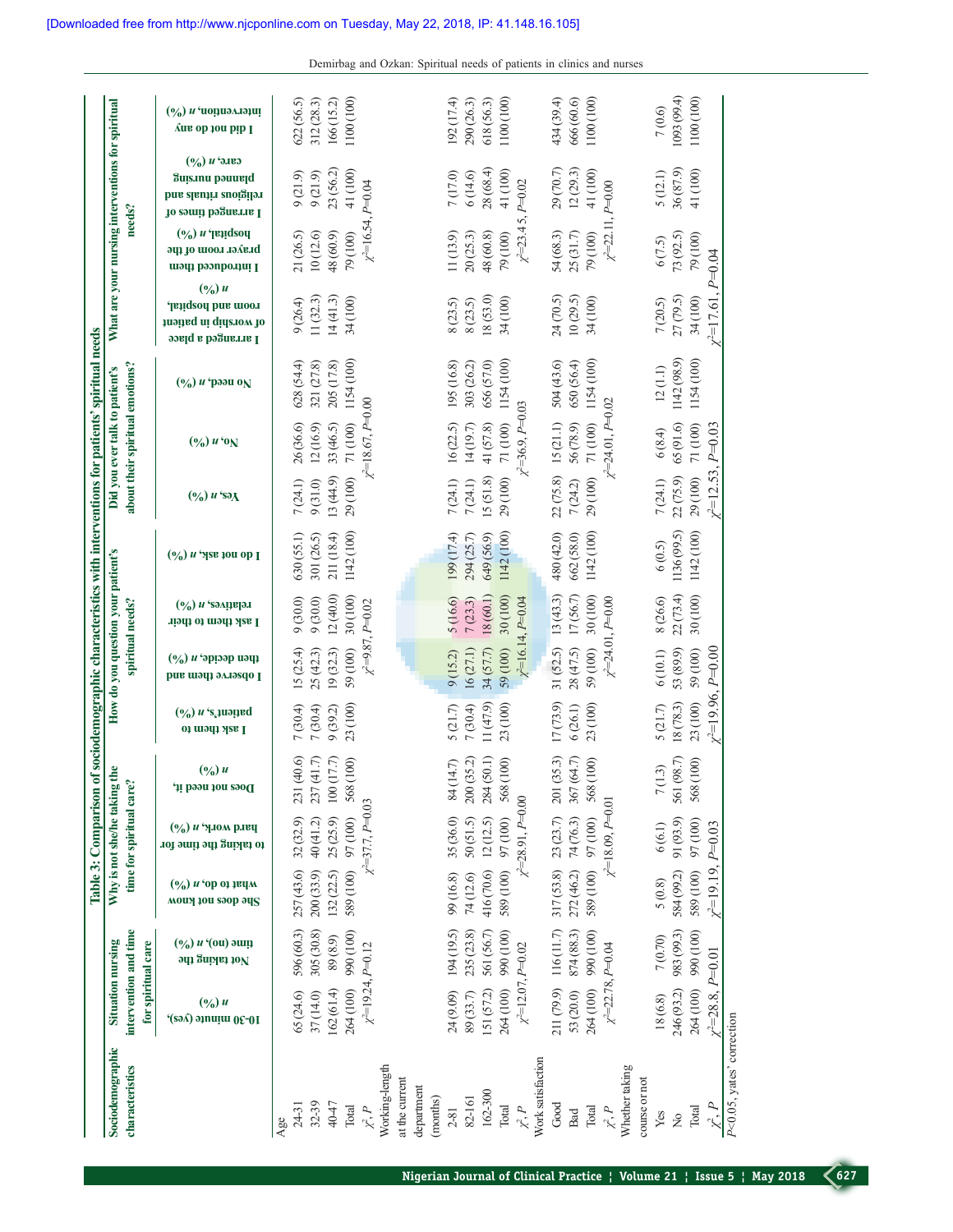emotions (beliefs about sickness, death, sin, life after death, and responsibility toward others about faith). Most nurses also reported that there was no hospital protocol for asking religious officials to help manage the spiritual needs of their patients (87.7%), which prevented them from obtaining help from appropriate religious officials (97.5%) [Table 2].

Most of the nurses responded that they would allow religious ceremonies if patients and their significant others wished (78.3%), and that they would allow patients to keep religious books at their bedside or to hang these books on the wall (on condition that they would inform hospital management (91%). However, 46.3% of nurses stated that they would wait until the patients asked for help or raised concerns about their troubles (if the patients had no expectations about spirituality), and most (98%) reported that no private places were provided for individual praying [Table 2].

#### **Association between sociodemographic characteristics and spiritual care intervention**

The associations between interventions made for patients' spiritual needs and nurses sociodemographic characteristics are shown in Table 3. No significant correlations were seen between supporting spiritual needs and educational level  $(\chi^2 = 11.32)$ , *P* = 0.08), marital status  $\chi^2$  = 9.11, *P* = 0.31), work department ( $\chi^2 = 10.05$ ,  $P = 0.07$ ), or ages ( $\chi^2 = 14.69$ ,  $P = 0.12$ ). However, significant correlations existed between the following: the nursing intervention situation and experience  $(\chi^2 = 12.09, P = 0.02)$ , work satisfaction ( $\chi^2$  = 22.78,  $P$  = 0.04), receiving training  $(\chi^2 = 19.19, P = 0.03)$ ; not providing spiritual care and age ( $\chi^2 = 37.7$ ,  $P = 0.03$ ), experience ( $\chi^2 = 28.91$ , *P* = 0.00), work satisfaction ( $\chi^2$  = 18.09, *P* = 0.01), and receiving training  $(\chi^2 = 19.19, P = 0.03)$ ; determining patients' spiritual needs and age ( $\chi^2 = 9.87$ , *P* = 0.02), working length ( $\chi^2$  = 16.14, *P* = 0.04), work satisfaction ( $\chi^2 = 24.01$ ,  $P = 0.01$ ), and receiving training  $(\chi^2 = 19.96, P = 0.00)$ ; talking to patients' about emotions and age ( $\chi^2 = 18.67$ ,  $P = 0.00$ ), working length ( $\chi^2$  = 36.9, *P* = 0.03), work satisfaction ( $\chi^2$  = 24.01, *P* = 0.02), and receiving training ( $\chi^2$  = 12.53, *P* = 0.03); how interventions were provided by nurses and age ( $\chi^2 = 16.54$ ,  $P = 0.04$ ), working length ( $\chi^2 = 23.45$ , *P* = 0.02), work satisfaction ( $\chi^2$  = 22.11 *P* = 0.04), and receiving training ( $\chi^2 = 17.61$ ,  $P = 0.04$ ) [Table 3].

#### **Discussion**

Our main aim was to determine whether nurses provided interventions to meet the spiritual needs of their patients. Certainly, we found that most respondents did not perform any interventions to determine or meet the spiritual needs of their patients, and that they did not include any assessment of spiritual needs in their care plans. Many studies have mentioned that spirituality is based on lifelong experiences that are meaningful to individuals and that constitute life goals.<sup>[1,3-8,10,16,23]</sup> Spirituality protects against hopelessness and feelings of despair and facilitates coping in the face of negative situations. Therefore, assessing spiritual needs and providing appropriate intervention should be considered an important nursing role. Such care requires that nurses accurately diagnose and ask individuals about spiritual needs, ensuring that nurses understand the nature of spirituality, its role in different individuals, how they should evaluate it, and how they can use spiritual coping strategies.[1,24-26]

Strengthening the emotional health of patients, through spirituality, will increase their hopes and likelihood of compliance with treatment, potentially improving recovery rates.[18] International studies worldwide report that nursing approaches that cover spiritual care are effective in enhancing the quality of care.[27-32] Although it is clear that spiritual care improves the success of nursing interventions, domestic studies indicate that the current interventions are inadequate.[1,17,22,33-37] The findings of this study are consistent with those results, with most nurses not questioning patients about their spiritual needs. Discussing spiritual needs with significant others is an important diagnostic stage in nursing practice<sup>[1,38]</sup> and our finding that nurses did not talk to family about spiritual needs is worrying.

This study also aimed to assess the reasons why nurses did not offer interventions for patients' spiritual needs. Primarily, nurses feared to offer spiritual interventions because they either lacked any knowledge about spirituality or because they were too busy to provide care for spiritual needs. In Turkey, spiritual care is not discussed or taught sufficiently during nursing education, which was reflected in the poor competence in the study group. Other studies have shown that nurses who were insufficiently trained about the spiritual needs of patients during their academic training lacked the basic knowledge to establish appropriate care plans.[37,39] In addition, the current study showed that none of the hospitals had any protocols in place for the provision of spiritual care and that none of the clinics provided a dedicated space for individual praying or reflection. The basic scope of the caregiving process of the nursing schools and hospitals should include a holistic approach that covers unitary human concept because this approach should include not only people's religious/spiritual practices but also their earthly concepts. However, in countries where the majority of the nurses were Muslim, many studies stated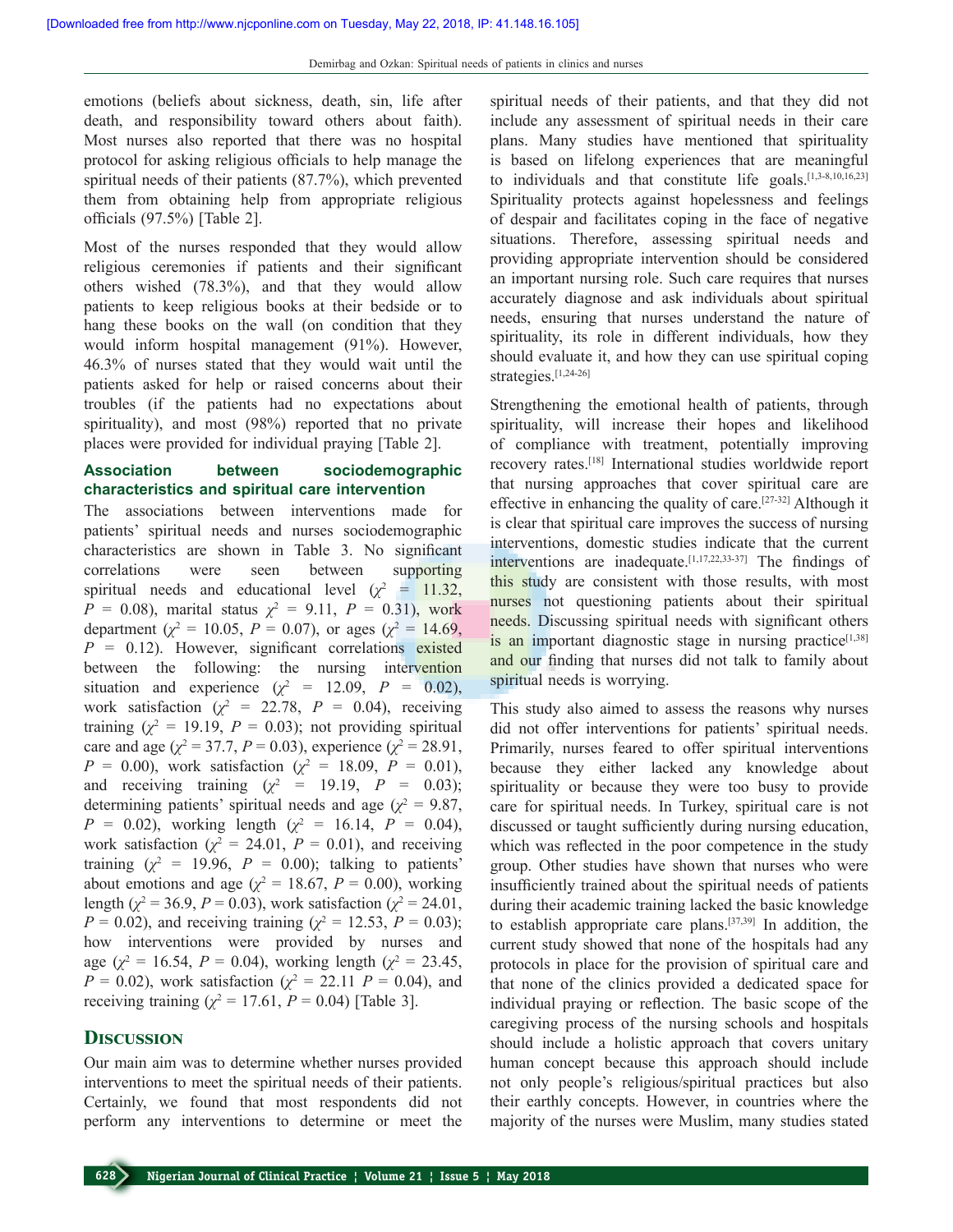that this holistic concept is perceived only as a religious service. Therefore, the importance of spiritual care is not well understood by nurses, which results in failures in practice. In Turkey where most of the people are Muslim, there are studies that emphasize these failures of nursing.[17,19,22] Consistent with other research, even nurses who had university degrees did not provide spiritual care interventions.[17,19,22] There are numerous international studies reporting that nurses develop positive opinions about spirituality if they receive specific undergraduate and postgraduate education.[27,40-46] The authors also stress that the concept of spirituality is not discussed enough during nursing education or practice; unfortunately, the abstract nature of spiritual needs makes them difficult to notice, emphasizing the crucial role of education in providing the skills, and empathy to assess and provide appropriate care for those spiritual needs.[7,45,47-49]

This study aimed to clarify the types of interventions nurses provided for spiritual needs and to assess whether there was any correlation with the sociodemographic characteristics of nurses. However, it was evident that most nurses did nothing to meet the spiritual needs of their patients. Those who did conduct interventions reported giving patients information about where they could pray or attend services and did not talk about spirituality in terms such as disease, death, sin, life after death, and responsibilities toward others**.** This finding indicated that nurses perceived spirituality as providing the necessary assistance to only fulfill religious duties.

According to the available literature, it is evident that spiritual care should be integrated into holistic care,[1,3-8,10,16,17-23] and that patients whose spiritual needs are met not only show positive adaptation to disease and hospitalization but that they also have a better recovery.[24-26-28-31] However, spiritual care here refers to not only allocating patients special rooms for fulfilling religious duties but also talking to them about some concepts in relation with their religious beliefs and realizing nursing approaches accordingly. In addition, nursing interventions into patient spirituality can provide a basis for perceiving one's control over a behavior. In our study, it was identified that nurses understood spirituality insufficiently.

Interestingly, we showed that most of the nurses' spiritual care interventions were not affected by marital status, education, or place of work (medical department), but that they were affected by age and experience (years). Because nursing education emphasizes assessing individuals holistically (including spiritual care), nurses with a university education could reasonably be expected to be more professional and assertive in providing spiritual care. However, we found no statistically significant difference in spiritual care provision between nurses based on their educational level. This may be consequent on the fact that spiritual care interventions are not discussed or taught sufficiently during nurse training in our country. Indeed, the results of other relevant studies in Turkey are comparable to ours.[17,19,22] Numerous international studies, by contrast, report that nurses who receive spiritual care education as undergraduates, and who continue to get this education after graduation, develop positive opinions and practices.[27,40-46] Certainly, it is evident that the concept of spirituality is not discussed enough during nurse education or practice, and that this may only be remedied by focused education because of the abstract nature of spiritual needs.[7,45,47-49]

The studies have reported on the correlation between nurse experience (years) and their use of spiritual care interventions. Three or more years' experience can be considered important to patient care because the clinical experience is critical to the development of necessary psychomotor and technical skills used to understand patients and manage their problems.[50,51] This development is necessary for nursing professionals to establish and manage their own holistic nursing care practice, to understand patients' needs, to guide patients so that their needs are answered, to educate patients about their health-care needs, and to help patients adapt to healthy lifestyles. In other words, sufficient clinical experience is a prerequisite to being able to determine patients' spiritual needs, plan holistic care, and reduce spiritual distress. Although some studies do indicate that length of clinical experience positively affected nurses' spiritual care interventions, others do not.<sup>[17,19,22,35,45,52]</sup>

In the current study, most nurses responded that they did not talk to patients about their spiritual needs, but that they would attend to them if requested. For example, they would call a religious official if a patient asked, they would not prevent worship, and they would permit a religious ceremony if requested. However, they also stated that they would not make any interventions until patients asked them to do so, even if they saw the patient was in distress. In the literature, the authors report that talking to and listening to patients, providing patients with a comfortable setting, asking for help from religious officials, being friendly, and facilitating patients coming together with their relatives, are among the key interventions used to address the spiritual needs of patients.[18,53,54]

Florence Nightingale, who laid the foundations of holistic nursing, opined that nursing was about more than providing physical care. Indeed, she emphasized the importance of spirituality, stating "The needs of the spirit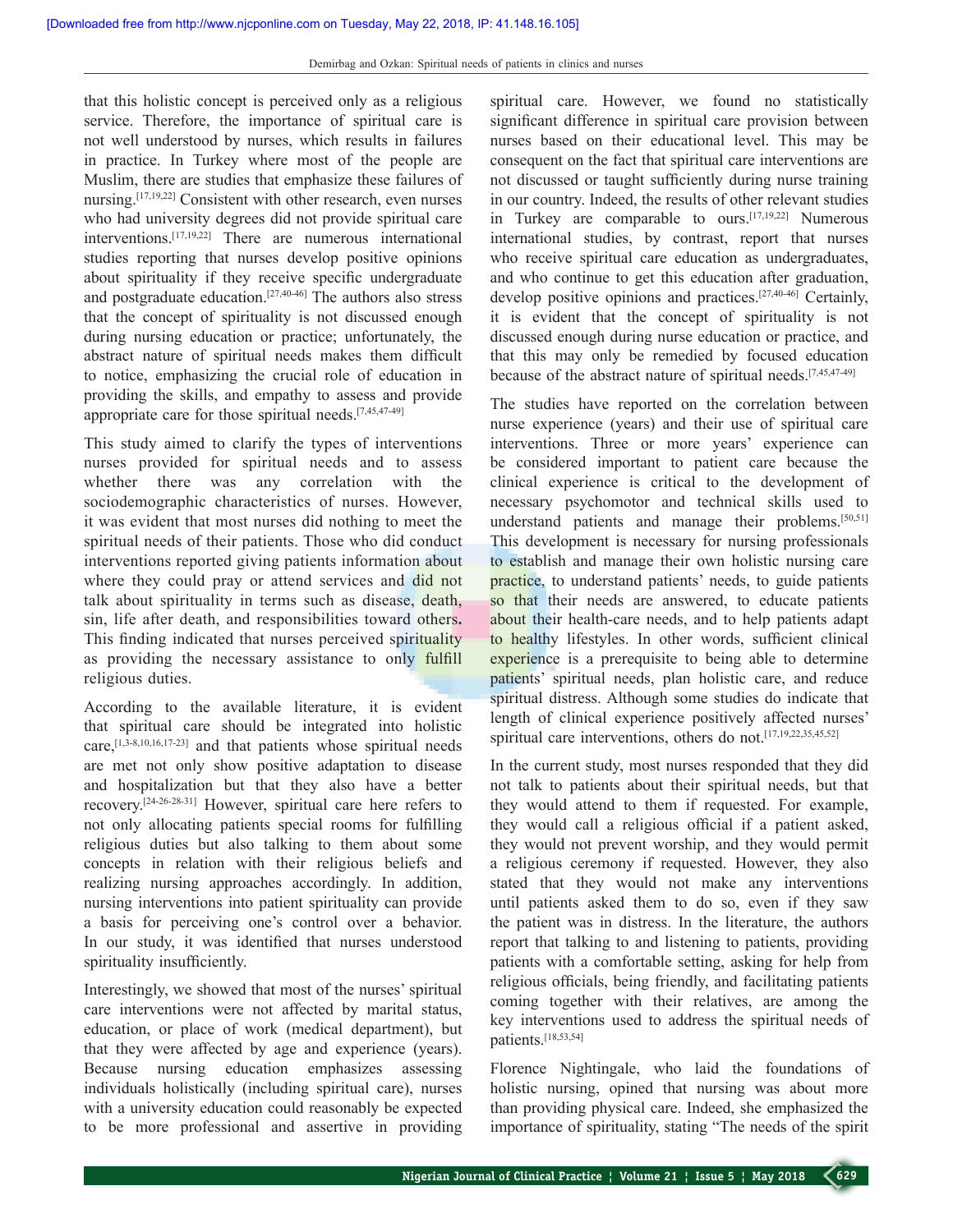are as critical to health as individual organs that make up the body."[12] Spiritual support is necessary because it reduces the spiritual gap and strengthens spiritual power in an individual.[47] Certainly, we conclude that the spiritual care interventions provided by nurses were insufficient to meet the spiritual needs of patients in most instances. Spiritual care is not only a basic need but also an important coping mechanism for patients and their families during health-related crises. Given that effective spiritual care can produce positive effects on recovery, it is an undeniable fact that nurses should have sufficient knowledge and experience to care for the spirituality of their patients and relatives.[1,3-8,10,16-25]

#### **Conclusions**

Our results indicate that there are, at best, very few nursing interventions directed at a patient's spiritual health during hospital care in the Eastern Black Sea Region of Turkey. Notably, nurses responded that they either did not know enough about spirituality or they were too busy to prioritize spiritual needs in care plans.

#### **Limitations of the study**

The study has several limitations. The convenience sample is not representative of Trabzon's entire nursing population, limiting the generalizability of the results.

#### **Acknowledgments**

We thank the nurses who participated in this study.

## **Financial support and sponsorship**

Nil.

#### **Conflicts of interest**

There are no conflicts of interest.

#### **References**

- 1. Ergül Ş, Bayık A. Nursing and spiritual care. Cumhuriyet Univ Sch Nurs J 2004;8:37-45.
- 2. Cox T. Theory and exemplars of advanced practice spiritual intervention. Complement Ther Nurs Midwifery 2003;9:30-4.
- 3. Khorshid L, Arslan G. Nursing and spiritual care. J Ege Univ Nurs Fac 2006;22:233-43.
- 4. Seyyar A. Spiritual Care Law in the World and Türkiye; 2014. Available from: http://www.manevibakim.com/bilim\_alanlari/ manevi\_bakim/makale\_17.pdf. [Last accessed on 2016 Aug 20].
- 5. Callister LC, Bond AE, Matsumura G, Mangum S. Threading spirituality throughout nursing education. Holist Nurs Pract 2004;18:160-6.
- 6. Başar S. Religious Services Model in Hospitals. Available from: http://www.manevibakim.com/bilim\_alanlari/manevi\_bakim/ makale\_01.asp. [Last accessed on 2016 May 12].
- 7. Baldacchino DR. Nursing competencies for spiritual care. J Clin Nurs 2006;15:885-96.
- 8. Çetinkaya B, Altundağ S, Azak A. Spiritual care and nursing. Meandros Med Dent J 2007;8:47-50.
- 9. Grant D. Spiritual interventions: How, when, and why nurses use them. Holist Nurs Pract 2004;18:36-41.
- 10. Sülü Uğurlu E. The application of spiritual care in nursing. J Acibadem Univ Health Sci 2014;5:187-91.
- 11. Coyle J. Spirituality and health: Towards a framework for exploring the relationship between spirituality and health. J Adv Nurs 2002;37:589-97.
- 12. Hutchinson M. Healing the Whole Person: The Spiritual Dimension of Holistic Care 1997. p. 14. Available from: http:// www.MembersTripodCom/~Marg\_Hutchison/Nurse-4Html. [last reached on 2015 Jun].
- 13. Walter T. Spirituality in palliative care: Opportunity or burden? Palliat Med 2002;16:133-9.
- 14. Wright MC. The essence of spiritual care: A phenomenological enquiry. Palliat Med 2002;16:125-32.
- 15. TDK. Güncel Türkçe Sözlük; 2016. Available from: http://www. tdk.gov.tr/index.php. [Last accessed on 2016 Apr 04].
- 16. Patients' Rights Directive; 24 May, 2015. Available from: http:// www.saglik.gov.tr/TR/belge/1-555/hasta-haklari-yonetmeligi. html. [Last accessed on 2016 May 15].
- 17. Cooperation Against Spiritual Care in Hospitals Serving Protocol; 12 April, 2016. Available from: http://www.saglik.gov.tr/TR/belge/1-39351/ hastanelerde-manevi-destek-sunmaya-yonelik-isbirligi-pr-. html. [Last accessed on 2016 Aug 18].
- 18. Çelik AS, Özdemir F, Durmaz H, Pasinlioğlu T. Determining the perception level of nurses regarding spirituality and spiritual care and the factors that affect their perception level. J Hacettepe Univ Fac Nurs 2014;1:1-12.
- 19. Eğlence R, Şimşek N. To determine the knowledge level about spiritual care and spirituality of nurses. J Acibadem Univ Health Sci 2014;5:48-53.
- 20. Kostak MA, Çelikkalp Ü, Demir M. The opinions of nurses andmidwifes about spirituality and spiritual care. Maltepe Univ Nurs Sci Arts J 2010; Symposium Special issue: 218-25.
- 21. Sülü Uğurlu E, Başbakkal Z. Spiritual care requirements of the mothers of the hospitalized children in Intensive Care Units. J Turk Soc Intensive Care 2013;11:17-24.
- 22. Daştan NB, Buzlu S. The effects of spirituality in breast cancer patients and spiritual care. Maltepe Univ Nurs Sci Arts J 2010;3:73-8.
- 23. Kavak F, Mankan T, Polat H, Sarıtaş SÇ, Sarıtaş S. Nurses comments on the maintenance of spiritual care. Inonu Univ J Health Sci 2014;3:21-4.
- 24. Öz F. Human, spiritual needs and nursing. MN J Clin Sci Doct 2004;10:266-73.
- 25. Koren ME, Papadimitriou C. Spirituality of staff nurses: Application of modeling and role modeling theory. Holist Nurs Pract 2013;27:37-44.
- 26. McSherry W, Jamieson S. An online survey of nurses' perceptions of spirituality and spiritual care. J Clin Nurs 2011;20:1757-67.
- 27. Allahbakhshian M, Jaffarpour M, Parvizy S, Haghani H. A survey on relationship between spiritual wellbeing and quality of life in multiple sclerosis patients. Zahedan J Res Med Sci 2010;12:29-33.
- 28. Boscaglia N, Clarke DM, Jobling TW, Quinn MA. The contribution of spirituality and spiritual coping to anxiety and depression in women with a recent diagnosis of gynecological cancer. Int J Gynecol Cancer 2005;15:755-61.
- 29. Ghodsbin F, Safaei M, Jahanbin I, Ostovan MA, Keshvarzi S. The effect of positive thinking training on the level of spiritual well-being among the patients with coronary artery diseases referred to imam reza specialty and subspecialty clinic in Shiraz, Iran: A randomized controlled clinical trial. ARYA Atheroscler 2015;11:341-8.